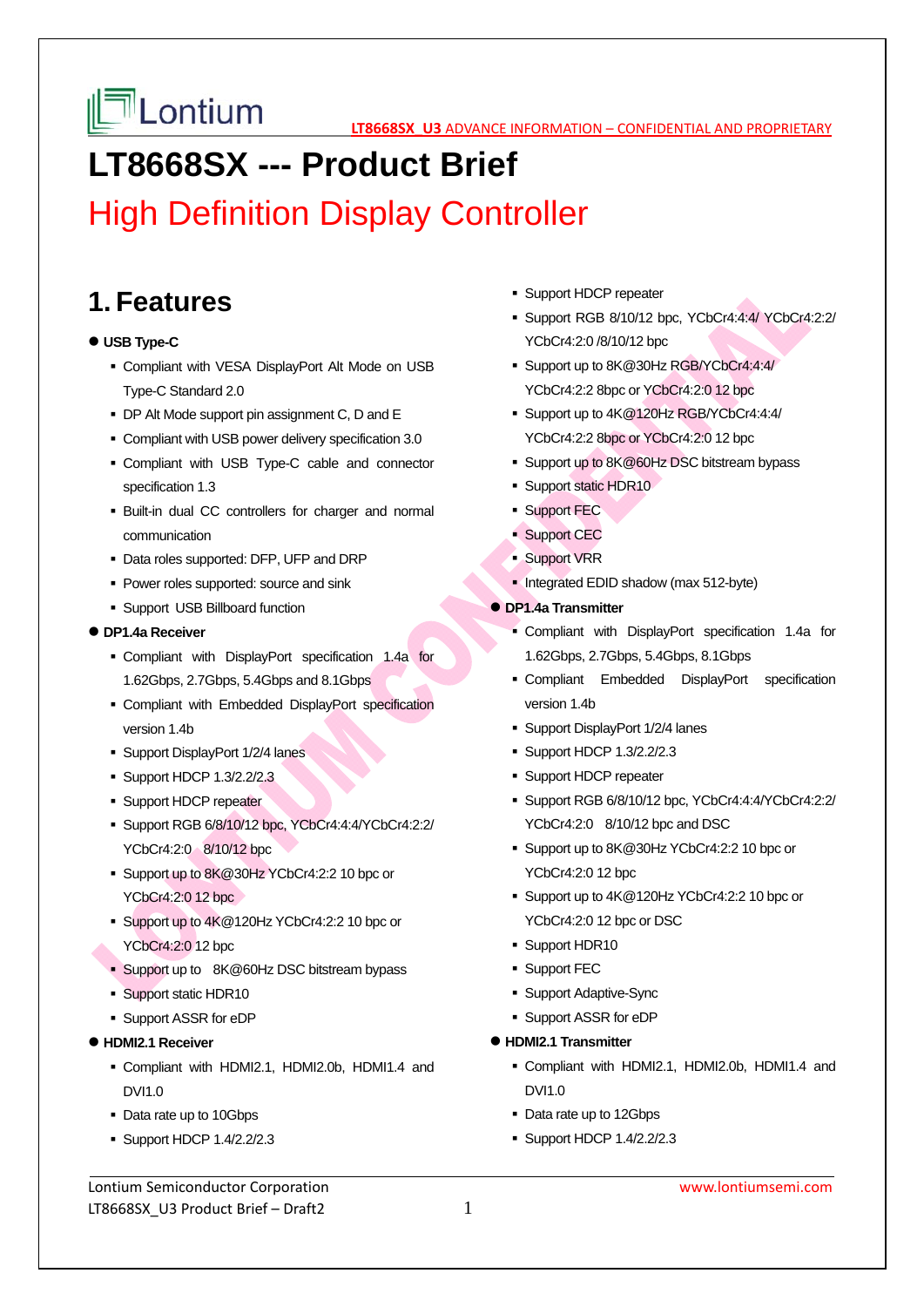- $\mathbb{P}^{\parallel}$  **Lontium** tregisss us advance information confidential and proprietary
- **Support HDCP repeater**
- Support RGB 8/10/12 bpc, YCbCr4:4:4/ YCbCr4:2:2/ YCbCr4:2:0 /8/10/12 bpc
- Support up to 8K@30Hz RGB/YCbCr4:4:4/ YCbCr4:2:2 8bpc or YCbCr4:2:0 12 bpc
- Support up to 4K@120Hz RGB/YCbCr4:4:4/ YCbCr4:2:2 8bpc or YCbCr4:2:0 12 bpc
- Support up to 8K@60Hz DSC bitstream bypass
- **Support static HDR10**
- **Support FEC**
- **Support CEC**

#### **Four-Port LVDS Transmitter**

- Compatible with VESA and JEIDA standard
- Support 1/2/4 configurable ports
- 1 Clock lane and 3/4/5 configurable data lanes per port
- Data rate up to 1.2Gbps per data lane
- Support up to 4K@60Hz
- **Programmable transmitter swing**
- **Support SSC**
- **Four-Port MIPI® DSI/CSI Transmitter** 
	- Compliant with D-PHY1.2 & DSI 1.3 & CSI-2 1.3  $\frac{1}{3}$ clock lane, and 1/2/3/4 configurable data lanes, and 8 configurable data lanes only for CSI;2.5Gbps per data lane
	- Compliant with C-PHY1.0 & DSI-2 1.0 & CSI-2 2.0; 1/2/3 configurable data lanes; 5.7Gbps per data lane
	- Support 1/2/4 configurable ports and only 1 port for CSI D-PHY 8lanes mode
	- Support up to 8K@30Hz YUV422 8bit for CSI D-PHY 8lanes mode
	- Support up to 4K@120Hz
	- Support up to 8K@60Hz DSC bitstream bypass
	- **Support overlap mode**
	- DSI Support 16/20/24-bit YCbCr4:2:2, 16/18/24/30-bit RGB
	- CSI Support RGB888/666/565, YUV422 8/10bit, YUV420 8bit(legacy)
	- Support side by side 3D
- **eDP1.4 / eDPx Transmitter** 
	- Compliant Embedded DisplayPort specification version 1.4

Lontium Semiconductor Corporation www.lontiumsemi.com LT8668SX\_U3 Product Brief – Draft2  $2$ 

- Support resolution up to 4K@60Hz
- Support RGB/YUV 8/10-bit
- Support eDP transmitter up to 8 lane with 5.4Gbps link rate
- Support 8 pairs eDPx @3Gbps interface
- Support ASSR for eDP
- **Support SSC**

#### **Video Process**

- Vertical blanking interval expansion
- Video format conversion for I to P
- Rotate 90, 270 degree
- Frame rate control function
- 3D format conversion: frame packing 3D to side by side 3D
- Gamma and LUM adjustment
- Zoom scaling up and down(4K max)
- Support font-based and bit-map OSD

#### **Digital Audio Output**

- **I2S** interface supports up to 8-channel audio, with sample rates of 32~192 KHz and sample sizes of 16~24 bits
- SPDIF interface supports PCM, Dolby digital, DTS digital audio at up to 192KHz frame rate
- Compliant with IEC60958 or IEC61937

#### **DSC Decoder and Encoder**

- Compliant with DSC 1.2a
- Support up to hactive 4096
- Support up to pixel clock 1.2GHz
- Support 1/2/4 slices
- Support color space RGB, YCbCr4:4:4, YCbCr4:2:2, and YCbCr4:2:0
- Support color depth 8bit and 10bit
- Support bpp precision 1 bit
- **Support only constant refresh rate**

#### **Miscellaneous**

- CSC: RGB <-> YUV444 <-> YUV422<-> YUV420
- Integrated 100/400KHz I2C slave
- External oscillator 25MHz, +/-50ppm
- Integrated microprocessor
- **Embedded SPI flash for firmware and HDCP keys**
- **Support backlight control**
- Firmware update through SPI or I2C or USB interface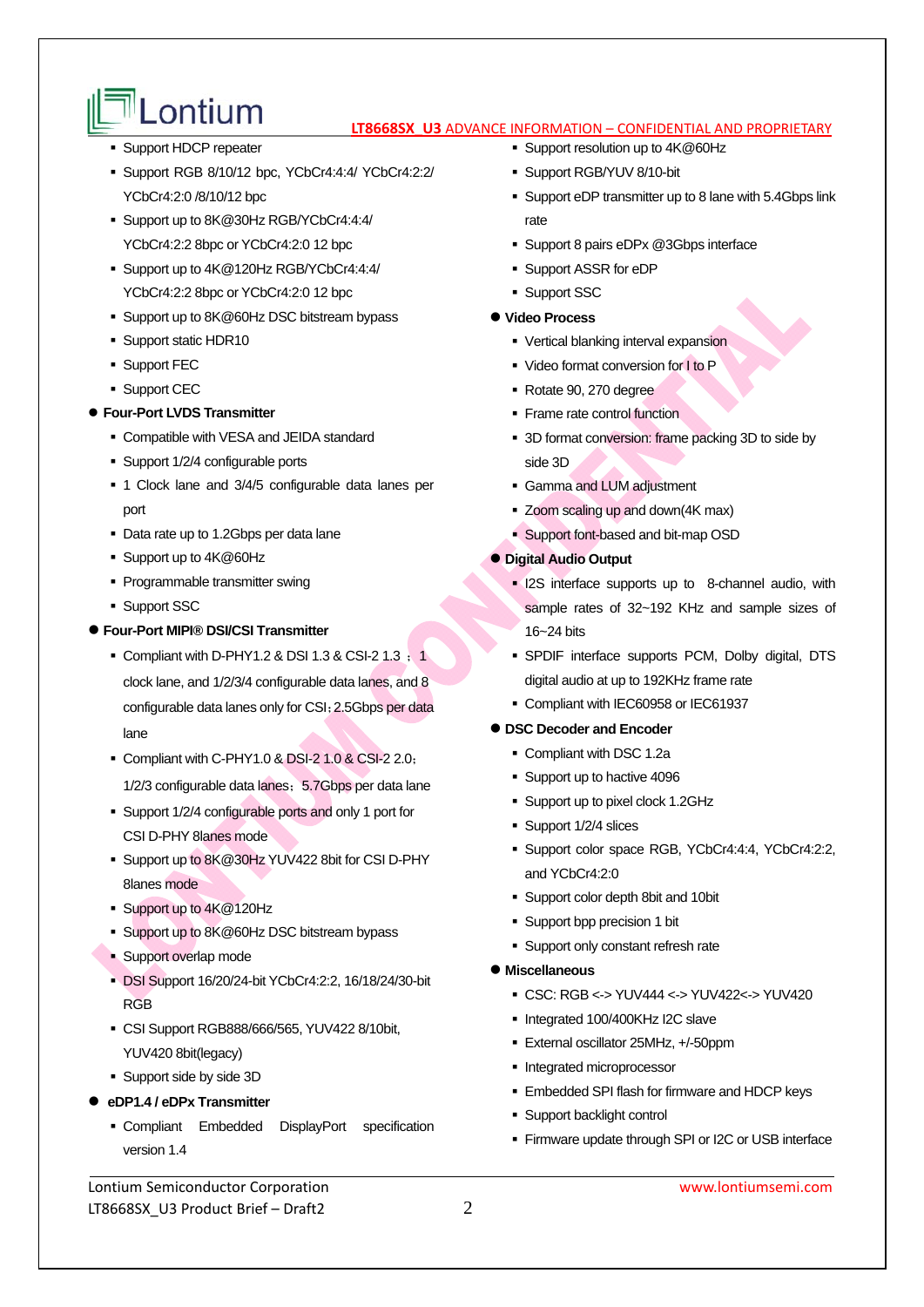

# **LONTIUM LETAGE US** ADVANCE INFORMATION – CONFIDENTIAL AND PROPRIETARY

• Power supply: 3.3V and 1.1V

## **2. General Description**

LT8668SX can be configured to work under HDMI2.1 receiver with maximum 10Gbps data rate and HDMI2.1 transmitter with maximum 12Gbps data rate.

LT8668SX also can be configured to work under DP1.4a with up to 8.1Gbps data rate.

For LVDS output, LT8668SX can be configured as single, dual or quad-port LVDS with 1 high-speed clock lane, and 3~5 high-speed data lanes, operating at maximum 1.2Gbps per lane, which can support a total bandwidth of up to 24Gbps. LT8668SX supports flexible video data mapping path for 2D and side by side 3D applications.

For MIPI output, LT8668SX features configurable single-port or dual-port or quad-port MIPI®DSI/CSI with 1 high-speed clock lane and 1~4 high-speed data lanes operating at maximum 2.5Gbps per lane with D-PHY, which can support a total bandwidth of up to 40Gbps for four port. Also support 5.7Gbps per lane with C-PHY, which can support a total bandwidth of up to 68.4Gbps for four port.

For eDP1.4 output, it consists of 8 data lanes, supporting RBR (1.62Gbps), HBR (2.7Gbps) and HBR2 (5.4Gbps) link speeds. The build-in optional SSC function reduces EMI effect on EMI-concerned system application.

For eDPx output, it consists of 8 data lanes, with operating at maximum 3Gbps per lane, can support 4K@60Hz.

Two digital audio output interfaces are available I2S and SPDIF. The I2S interface supports 8-ch LPCM and the SPDIF interface supports 2-ch LPCM or compressed audio, both at maximum 192 KHz sample rate.

The device is capable of automatic operation which is enabled by an integrated microprocessor that uses an embedded SPI flash for firmware storage. System control is also available through the configuration I2C slave interface.

LT8668SX is fabricated in advanced CMOS process and implemented in 12mmx12mm BGA288 package.

### **3. Applications**

- Display System on Motherboard, Monitor
- $\bullet$  Display System for PCs and embedded applications **Display**



**Figure 3.1 Application Diagram**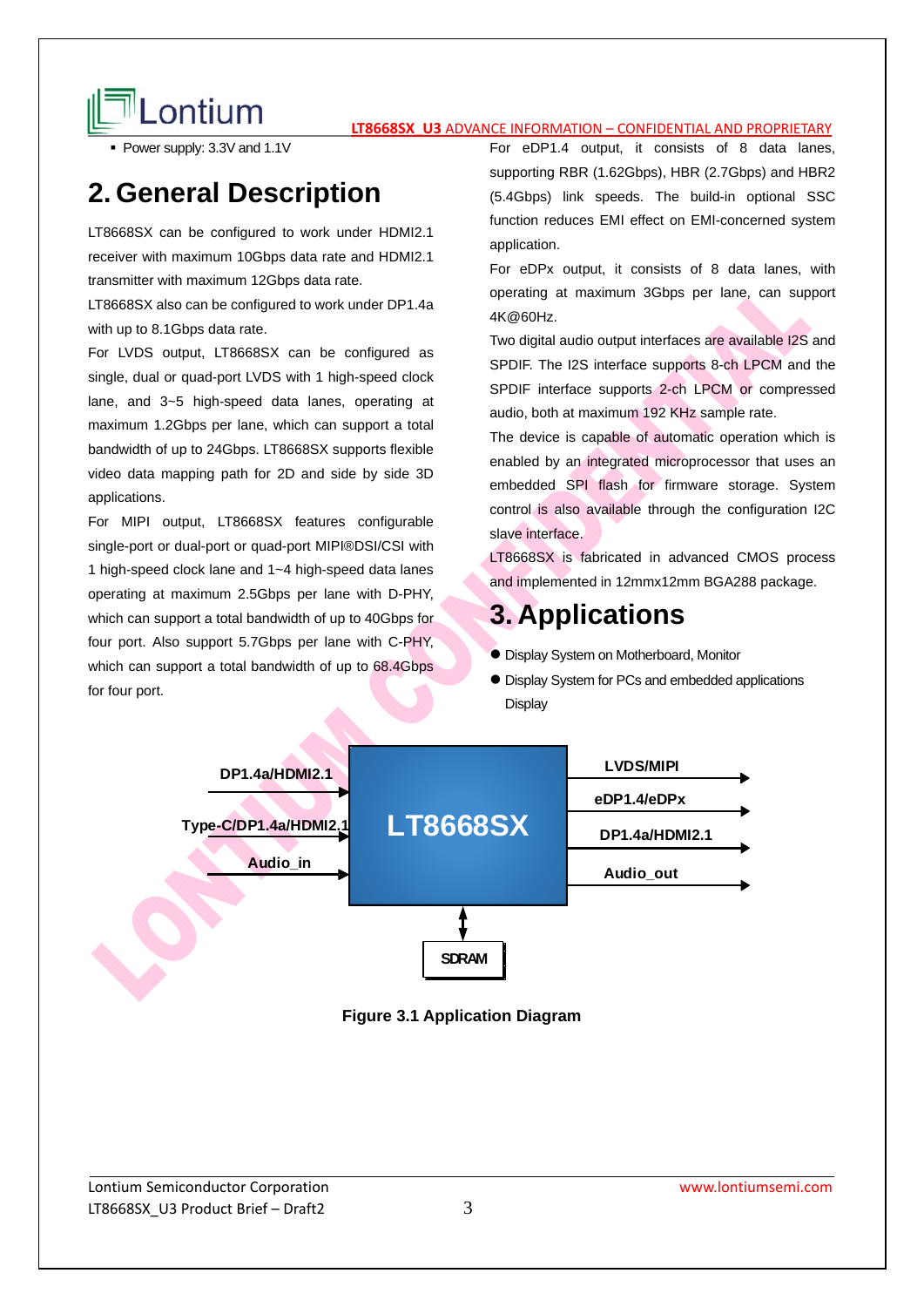

**LATE LONIUM** 

# **4. Ordering Information**

| <b>Product</b><br><b>Name</b> | <b>Part Number</b> | <b>Product</b><br><b>Status</b> | Package                  | <b>Bonding</b><br>Wire | Grade | <b>Operating</b><br><b>Temperature</b><br>Range | <b>Stack</b><br><b>Die</b><br><b>Option</b> | <b>Packing</b><br><b>Method</b> | <b>MPQ</b> |
|-------------------------------|--------------------|---------------------------------|--------------------------|------------------------|-------|-------------------------------------------------|---------------------------------------------|---------------------------------|------------|
| LT8668SX                      | LT8668SX U3B03AED  | Preview                         | <b>BGA288</b><br>(12*12) | Au                     | E     | TBD                                             | D                                           | Trav                            | 1890pcs    |
|                               | LT8668SX U3B05AED  |                                 |                          |                        |       |                                                 |                                             |                                 |            |

#### **Table 4.1 Ordering Information**



#### **Figure 4.1 Part Number Naming Rules**